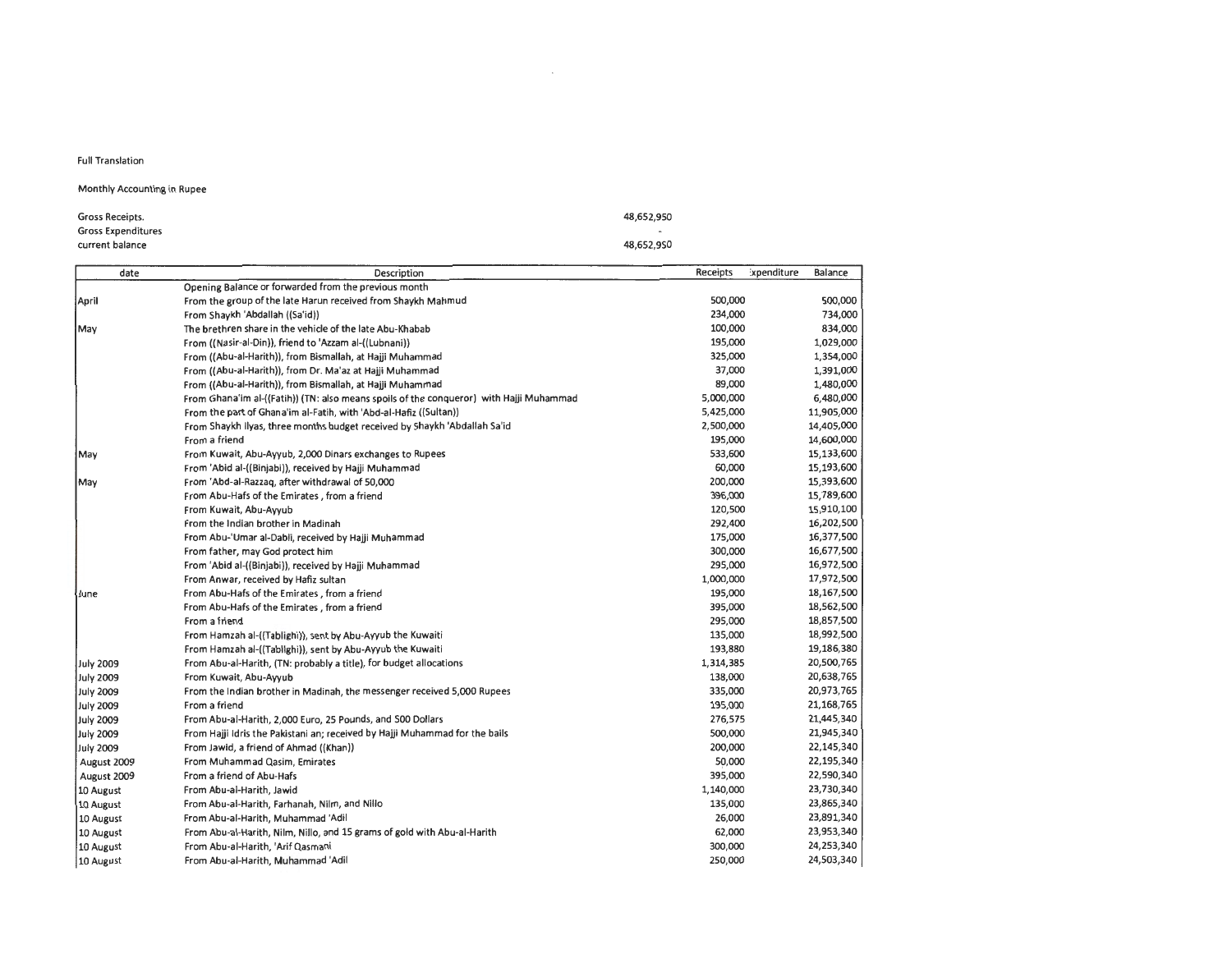| 10 August         | From Abu-al-Harith, Fadilah's sister                                                                 | 47,000     | 24,550,340                             |
|-------------------|------------------------------------------------------------------------------------------------------|------------|----------------------------------------|
| 10 August         | From Abu-al-Harith, Bismallah                                                                        | 400,000    | 24,950,340                             |
| 10 August         | Umran the incarcerated                                                                               | 230,130    | 25,180,470                             |
| July 2009         | From Abu-al-Harith, Bismallah, dispensed for associated bails                                        | 1,000,000  | 26,180,470                             |
| July 2009         | From Abu-al-Harith, 'Umran the incarcerated, dispensed by them                                       | 300,000    | 26,480,470                             |
| July 2009         | From Abu-al-Harith, from 'Ammar, dispensed by them                                                   | 258,535    | 26,739,005                             |
| 7 September 2009  | From father, may God protect him                                                                     | 849,000    | 27,588,005                             |
|                   | From Abu-Jamilah the Kuwaiti for Shaykh 'Abdallah Sa'id, budgeted receipts                           | 1,400,000  | 28,988,005                             |
| 29 September 2009 | From a friend of Sadig Nur                                                                           | 295,000    | 29,283,005                             |
| 29 September 2009 | From a friend of Sadig Nur                                                                           | 295,000    | 29,578,005                             |
| 29 September 2009 | From Abu-al-Harith, 'Abdallah 'Abdallah                                                              | 1,356,500  | 30,934,505                             |
| 29 September 2009 | From Abu-al-Harith, Bismallah                                                                        | 1,000,000  | 31,934,505                             |
| 29 September 2009 | From Abu-al-Harith, Shaykh ((Diya'-al-Din))                                                          | 350,000    | 32,284,505                             |
| 29 September 2009 | From Abu-al-Harith, 'Ala'-al-Din, and 1,000 Dirham                                                   | 814,250    | 33,098,755                             |
| 29 September 2009 | From Abu-al-Harith, from a virtuous sister, 100,000 dispensed for rent as per her instructions       | 250,000    | 33,348,755                             |
| 29 September 2009 | From Abu-al-Harith, from Muhammad 'Uthman, and 300 Sterling Pounds                                   | 150,000    | 33,498,755                             |
| 29 September 2009 | From Abu-al-Harith, and sister Nahid                                                                 | 50,000     | 33,548,755                             |
|                   | From the group of the late Harun, received from Zuhayr al-((Maghribi)) 70 measure of gold, given     |            |                                        |
| 22 September 2009 | to Hajji Muhammad                                                                                    |            | 33,548,755                             |
| 01 October        | From the group of the late Harun, 2,500,000 received by Shaykh Mahmud (TN: amount discrepancy)       | 250,000    | 33,798,755                             |
|                   | Month of Shawal budget for Abu-ak-Wafa'                                                              | 100,000    | 33,898,755                             |
| 15 October        | From Muhammad Qasim, 500,000 Rupees received by Shaykh Mahmud                                        | 500,000    | 34,398,755                             |
| 20 October        | From sister Mansurah, received by al-Hafiz Sultan                                                    | 6,261,500  | 40,660,255                             |
| 23 October        |                                                                                                      |            | 40,660,255                             |
| 23 October        | From Abu-Ayyub the Kuwaiti, 500 Dinars for the treasury, and 5,000 Rupees for the carrier            | 141,000    | 40,801,255                             |
| 25 October        | From a friend of Sadig Nur                                                                           | 445,000    | 41,246,255                             |
| 25 October        | From Abu-al-Harith, Kamal                                                                            | 100,000    | 41,346,255                             |
| 25 October        | From Abu-al-Harith, Ibrahim                                                                          | 77,315     | 41,423,570                             |
| 25 October        | From Abu-al-Harith, the value of the gold from a virtuous sister                                     | 129,000    | 41,552,570                             |
| 25 October        | From Abu-al-Harith, Abu-'Umar                                                                        | 400,000    | 41,952,570                             |
| 25 October        | From Abu-al-Harith, Nahid                                                                            | 98,500     | 42,051,070                             |
| 25 October        | From Abu-al-Harith, Dr. Dawud                                                                        | 146,000    | 42,197,070                             |
| 25 October        | From Abu-al-Harith, 'Ala'-al-din                                                                     | 442,660    | 42,639,730                             |
| 25 October        | From Abu-al-Harith, Bismallah                                                                        | 1,200,000  | 43,839,730                             |
| 25 October        | From Abu-al-Harith, Nasir and Mansur                                                                 | 946,180    | 41,606,435                             |
|                   | From the group of the late Harun, Shaykh Mahmud received 100 measures of gold kept in the            |            |                                        |
| 30 October        | house of 'Abd-al-Rahman Albi Umm (TN: unknown type of measurement)                                   |            | 40,660,255                             |
| November          | From Abu-al-Harith, 'Ala'-al-din                                                                     | 81,500     | 40,882,755                             |
|                   | From Abu-al-Harith, from Nahid                                                                       | 52,000     | 41,298,255                             |
| 6 December        | From Faruq Siraqah                                                                                   | 500,000    | 41,846,255                             |
| 13 December       | From father may God protect him, 6,500 Euro approx 800,000                                           | 780,000    | 42,203,570                             |
| 18 December       | Unclaimed \$740 dollars under the name of 'Umar al-((Farug)), dated 8 November 2007, added to Gen Fd | 61,790     | 41,614,360                             |
| 20 December 2009  | From the family of the late Ibrahim al-Yemeni                                                        | 391,750    | 42,344,320                             |
| 22 December 2009  | From sister Mansurah, received by al-Hafiz                                                           | 2,000,000  | 44,051,070                             |
|                   |                                                                                                      | 48,652,950 | 48,652,950<br>$\overline{\phantom{a}}$ |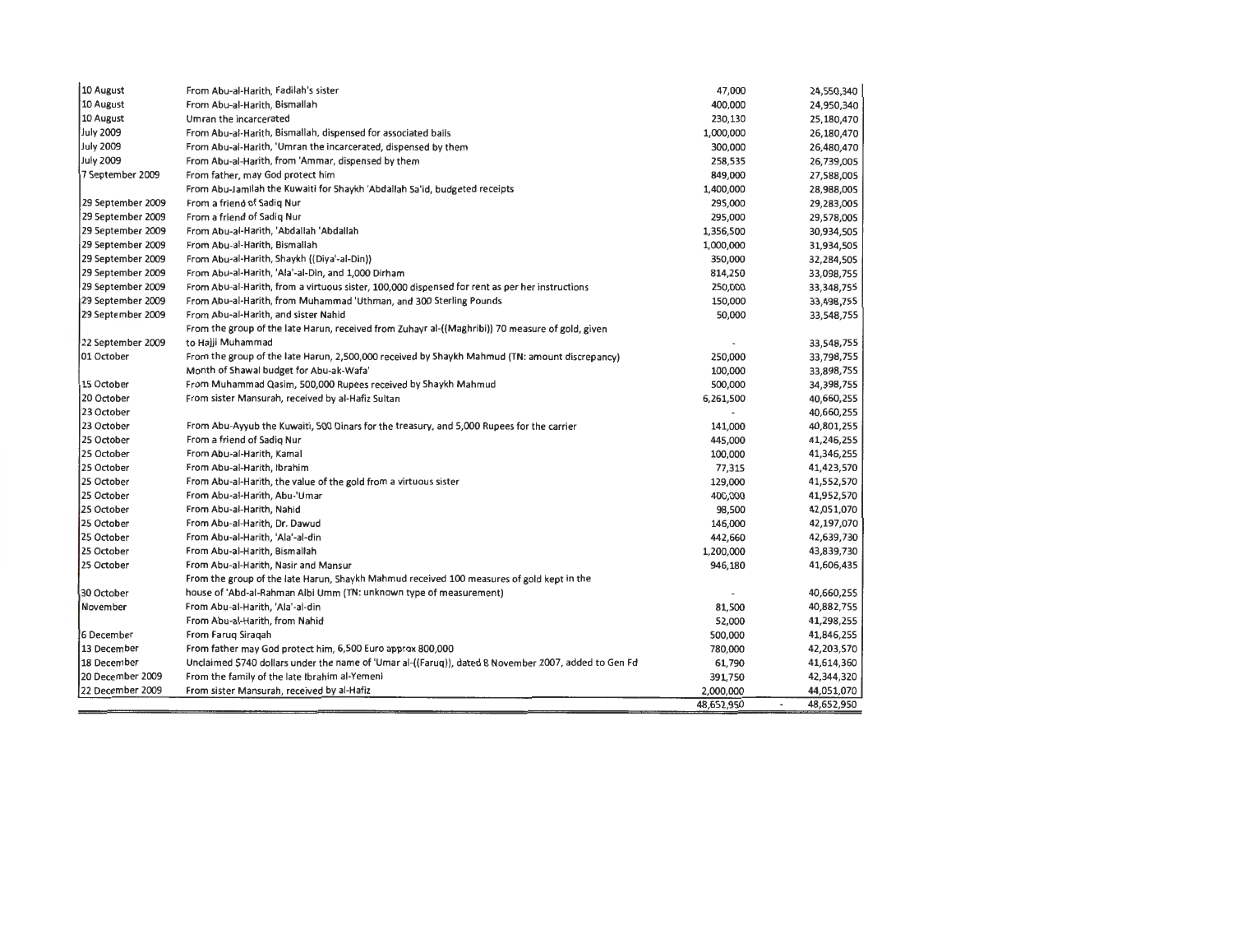## Monthly Accounting in Euros

| Gross Receipts.<br><b>Gross Expenditures</b><br>current balance |                                                             | € 29.420<br>€ 29,420<br>€0 |          |              |                |
|-----------------------------------------------------------------|-------------------------------------------------------------|----------------------------|----------|--------------|----------------|
| date                                                            | Description                                                 |                            | Receipts | Expenditures | <b>Balance</b> |
|                                                                 | Opening Balance or forwarded from the previous month        |                            |          |              |                |
| April                                                           | From Abu-Riyan, al-Doha care of Hajji Muhammad              |                            | € 16.770 | € 16,770     | €0             |
|                                                                 | From a Levantine brother in Pakistan care of Haiji Muhammad |                            | 150      | 150          | ۰              |
| 8 October                                                       | Received by al-Hafiz Sultan from Abu-Riyan of al-Doha       |                            | 12.500   | 12,500       |                |
|                                                                 |                                                             |                            | € 29.420 | € 29,420     | €0             |